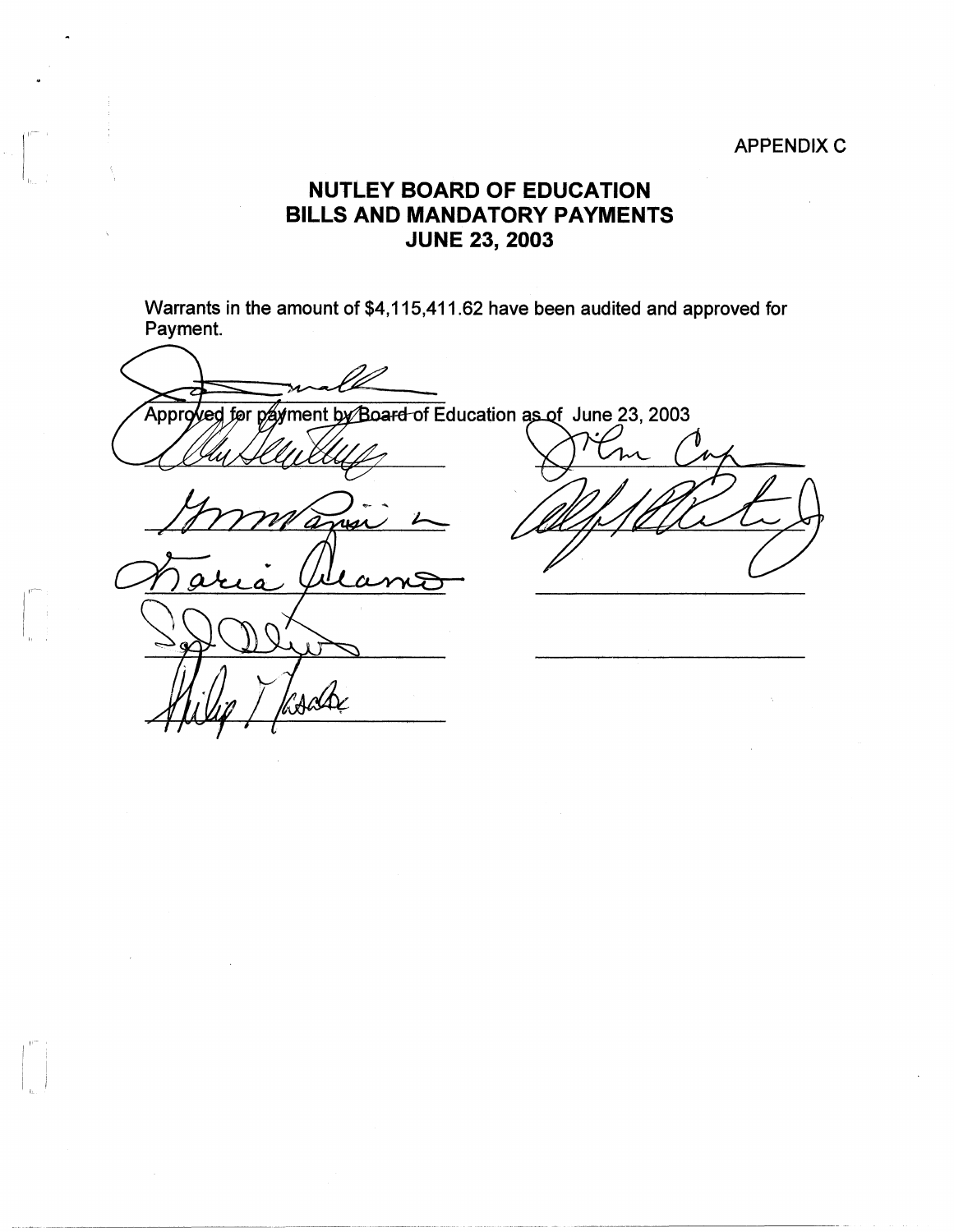| <b>Rec and Unrec checks</b> |                      |                      | <b>Nutley Board of Education</b><br><b>Hand and Machine checks</b> |                                                                     |                                   |  |  |  |
|-----------------------------|----------------------|----------------------|--------------------------------------------------------------------|---------------------------------------------------------------------|-----------------------------------|--|--|--|
|                             | 5/23/03              |                      | <b>Ending date</b>                                                 | 6/23/03                                                             | 06/19/03                          |  |  |  |
| <b>Starting date</b>        |                      |                      |                                                                    |                                                                     |                                   |  |  |  |
| Cknum                       | <b>Date</b>          | <b>Rec date</b>      | <b>Vcode</b>                                                       | Vendor name                                                         | <b>Check amount</b><br>(\$100.00) |  |  |  |
| 053660                      | 05/22/03<br>05/23/03 | 06/18/03<br>05/31/03 | <b>MPS</b>                                                         | <b>MONTCLAIR BOARD OF EDUCATION</b><br><b>BONY BANK OF NEW YORK</b> | \$17,517.50                       |  |  |  |
| 053775 H                    | 05/30/03 05/31/03    |                      |                                                                    | <b>B.O.E. SALARY ACCOUNT</b>                                        | \$1,529,489.59                    |  |  |  |
| 053776 H                    | 05/28/03             | 05/31/03             | <b>PAY</b>                                                         | BOES BOARD OF EDUCATION SALARY ACCOUNT                              | \$34,937.27                       |  |  |  |
| 053777 H                    | 05/28/03             |                      | <b>CWB</b>                                                         | <b>BOLLINGER FOWLER</b>                                             | \$22,258.60                       |  |  |  |
| 053778 H                    | 05/28/03             |                      | <b>IHS</b>                                                         | <b>INTERNATIONAL HEALTHCARE SERVICES</b>                            | \$212.57                          |  |  |  |
| 053779 H<br>053780 H        | 05/28/03             | 05/31/03             |                                                                    | BOES BOARD OF EDUCATION SALARY ACCOUNT                              | \$82,438.79                       |  |  |  |
|                             | 05/28/03             |                      | <b>CWB</b>                                                         | <b>BOLLINGER FOWLER</b>                                             | \$411.96                          |  |  |  |
| 053781 H                    | 05/29/03             |                      |                                                                    |                                                                     | \$12,415.18                       |  |  |  |
| 053782 H                    | 05/30/03             |                      | <b>BSI2</b><br><b>ADV</b>                                          | <b>BENECARD SERVICES, INC.</b><br><b>ADVANTA</b>                    | \$2,588.07                        |  |  |  |
| 053783                      | 05/30/03             |                      | <b>EAN</b>                                                         | <b>EDUCATION ASSOCIATION OF NUTLEY</b>                              | \$90.00                           |  |  |  |
| 053784                      | 05/30/03             |                      |                                                                    | HORF HORIZON HEALTHCARE DENTAL SERVICES                             | \$250.00                          |  |  |  |
| 053785                      | 05/30/03             |                      | <b>NMB</b>                                                         | <b>NUTLEY MUSIC BOOSTERS</b>                                        | \$125.00                          |  |  |  |
| 053786<br>053787            | 05/30/03             |                      | <b>COS</b>                                                         | <b>OSETTO; CHERYL</b>                                               | \$117.00                          |  |  |  |
| 053788                      | 05/30/03             |                      | <b>PDI</b>                                                         | <b>PANASONIC DOCUMENT IMAGING</b>                                   | \$138.82                          |  |  |  |
| 053789                      | 05/30/03             |                      |                                                                    | PBCC PITNEY BOWES CREDIT CORP.                                      | \$23.09                           |  |  |  |
| 053790                      | 05/30/03             |                      | S <sub>5</sub>                                                     | <b>STEWART INDUSTRIES</b>                                           | \$137.39                          |  |  |  |
| 053791 H                    | 06/03/03             |                      |                                                                    | SNJH STATE OF NJ HEALTH BENEFITS FUND                               | \$341,354.71                      |  |  |  |
| 053793                      | 06/05/03             |                      |                                                                    | EZP2 E-Z PASS                                                       | \$2,000.00                        |  |  |  |
| 053794 H                    | 06/13/03             |                      | <b>PAY</b>                                                         | <b>B.O.E. SALARY ACCOUNT</b>                                        | \$1,503,347.36                    |  |  |  |
| 053795 H                    | 06/06/03             |                      |                                                                    | BOES BOARD OF EDUCATION SALARY ACCOUNT                              | \$32,941.38                       |  |  |  |
| 053796 H                    | 06/06/03             |                      |                                                                    | BOES BOARD OF EDUCATION SALARY ACCOUNT                              | \$82,464.52                       |  |  |  |
| 053797 H                    | 06/09/03             |                      | CM9                                                                | <b>CAVALLO'S MARKET</b>                                             | \$95.00                           |  |  |  |
| 053798 H                    | 06/09/03             |                      | <b>COB</b>                                                         | <b>COUNTY OF BERGEN DEPT.OF PARKS</b>                               | \$25.00                           |  |  |  |
| 053799 H                    | 06/09/03             |                      | <b>COB</b>                                                         | <b>COUNTY OF BERGEN DEPT.OF PARKS</b>                               | \$50.00                           |  |  |  |
| 053800 H                    | 06/09/03             | 06/09/03             |                                                                    | <b>WSPC WASHINGTON SCHOOL PETTY CASH ACCOUNT</b>                    | \$0.00                            |  |  |  |
| 053801 H                    | 06/11/03             |                      | <b>NHS</b>                                                         | <b>NUTLEY HIGH SCHOOL</b>                                           | \$1,457.24                        |  |  |  |
| 053802 H                    | 06/09/03             |                      |                                                                    | WSPC WASHINGTON SCHOOL PETTY CASH ACCOUNT                           | \$252.91                          |  |  |  |
| 053803 H                    | 06/11/03             |                      |                                                                    | SNJH STATE OF NJ HEALTH BENEFITS FUND                               | \$1,500.00                        |  |  |  |
| 053804 H                    | 06/17/03             |                      |                                                                    | <b>CAR2 CARBONE; JANET</b>                                          | \$40.50                           |  |  |  |
| 053806                      | 06/23/03             |                      |                                                                    | ASS2 ABC SCHOOL SUPPLY INC.                                         | \$364.02                          |  |  |  |
| 053807                      | 06/23/03             |                      |                                                                    | ABOV ABOVE & BEYOND INC                                             | \$204.00                          |  |  |  |
| 053808                      | 06/23/03             |                      | <b>API</b>                                                         | <b>ACCENT PRESS, INC.</b>                                           | \$605.00                          |  |  |  |
| 053809                      | 06/23/03             |                      | <b>ACE</b>                                                         | ACE LOCK & SUPPLY CO.                                               | \$5,235.41                        |  |  |  |
| 053810                      | 06/23/03             |                      | GA4                                                                | <b>ACKERMAN; GEORGE</b>                                             | \$196.70                          |  |  |  |
| 053811                      | 06/23/03             |                      | <b>AFPI</b>                                                        | <b>ACME FOOD PRODUCTS INC</b>                                       | \$8,308.52                        |  |  |  |
| 1.353812                    | 06/23/03             |                      | <b>AGL</b>                                                         | AGL WELDING SUPPLY CO. INC.                                         | \$34.50                           |  |  |  |
| 053813                      | 06/23/03             |                      |                                                                    | AKA1 AKADEMA                                                        | \$359.60                          |  |  |  |
| 053814                      | 06/23/03             |                      | <b>AJF</b>                                                         | ALL JERSEY FENCE CO                                                 | \$1,830.00                        |  |  |  |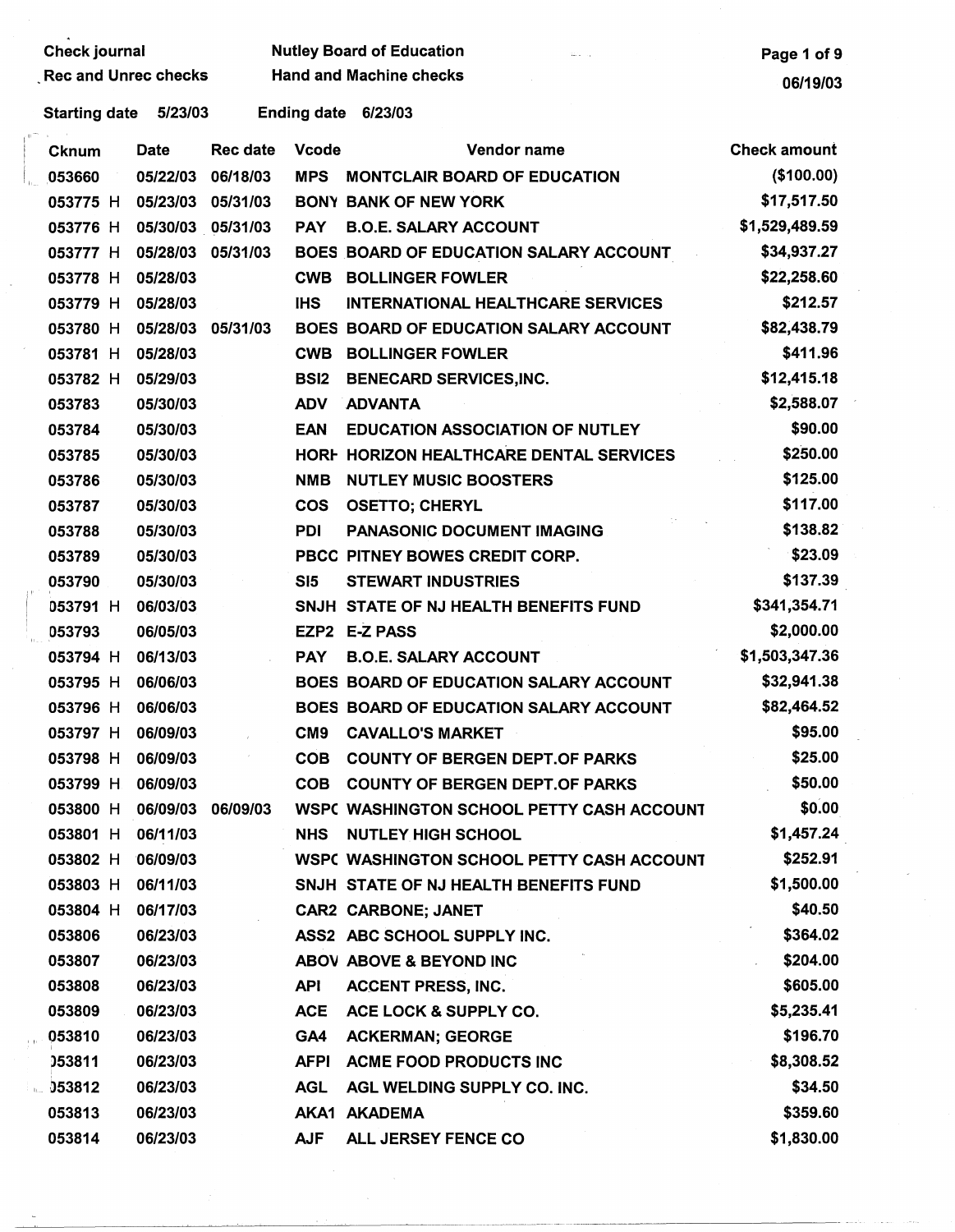| <b>Check journal</b>        |             |                 |                 | <b>Nutley Board of Education</b>           | Page 2 of 9         |  |  |
|-----------------------------|-------------|-----------------|-----------------|--------------------------------------------|---------------------|--|--|
| <b>Rec and Unrec checks</b> |             |                 |                 | <b>Hand and Machine checks</b>             | 06/19/03            |  |  |
| Starting date               | 5/23/03     |                 |                 | Ending date 6/23/03                        |                     |  |  |
| <b>Cknum</b>                | <b>Date</b> | <b>Rec date</b> | <b>Vcode</b>    | Vendor name                                | <b>Check amount</b> |  |  |
| 053815                      | 06/23/03    |                 |                 | ALEN ALLIED ENVELOPE COMPANY, INC.         | \$1,405.00          |  |  |
| 053816                      | 06/23/03    |                 |                 | ALRS ALLIED ROOFING SUPPLY                 | \$408.00            |  |  |
| 053817                      | 06/23/03    |                 |                 | AMSC ALVAH M SQUIBB CO., INC.              | \$976.46            |  |  |
| 053818                      | 06/23/03    |                 | <b>AME</b>      | <b>AMERADA HESS</b>                        | \$2,970.78          |  |  |
| 053819                      | 06/23/03    |                 | AA              | AMERICAN APPRAISAL ASSOC.INC.              | \$250.00            |  |  |
| 053820                      | 06/23/03    |                 | <b>BIST</b>     | <b>AMERICAN BISTRO</b>                     | \$825.00            |  |  |
| 053821                      | 06/23/03    |                 | <b>ANA</b>      | <b>ANACONDA SPORTS</b>                     | \$424.70            |  |  |
| 053822                      | 06/23/03    |                 | AC <sub>3</sub> | <b>APPLE COMPUTER, INC.</b>                | \$3,245.00          |  |  |
| 053823                      | 06/23/03    |                 |                 | <b>ARCH ARCH WIRELESS</b>                  | \$136.68            |  |  |
| 053824                      | 06/23/03    |                 | <b>AFS</b>      | <b>ASTONE FLEET SERVICE</b>                | \$3,947.28          |  |  |
| 053825                      | 06/23/03    |                 | <b>ATT</b>      | <b>AT &amp; T</b>                          | \$418.91            |  |  |
| 053826                      | 06/23/03    |                 | <b>BTB</b>      | <b>BAKER &amp; TAYLOR BOOKS</b>            | \$1,010.22          |  |  |
| 053827                      | 06/23/03    |                 | <b>BN</b>       | <b>BARNES &amp; NOBLE</b>                  | \$269.64            |  |  |
| 053828                      | 06/23/03    |                 | BT <sub>2</sub> | <b>BARONE'S TOWING</b>                     | \$80.00             |  |  |
| 053829                      | 06/23/03    |                 |                 | <b>BFS1 BARRY FOOD SALES</b>               | \$64.00             |  |  |
| 053830                      | 06/23/03    |                 |                 | <b>BEAR BEARCOM</b>                        | \$1,871.39          |  |  |
| 053831                      | 06/23/03    |                 | <b>BIH</b>      | <b>BELLEVILLE INDUSTRIAL HARDWARE</b>      | \$79.24             |  |  |
| 053832                      | 06/23/03    |                 |                 | BSCC BELLEVILLE SUPPLY CO., INC.           | \$256.23            |  |  |
| 053833                      | 06/23/03    |                 | <b>BPS</b>      | BELLRIDGE PLUMBING SUPPLY CORPORATION      | \$995.49            |  |  |
| 053834                      | 06/23/03    |                 | <b>BSS</b>      | <b>BELL'S SECURITY SALES INC</b>           | \$1,525.90          |  |  |
| 053835                      | 06/23/03    |                 | <b>BCC</b>      | BERGEN CENTER FOR CHILD DEVELOPMENT        | \$4,955.70          |  |  |
| 053836                      | 06/23/03    |                 |                 | <b>BCSS BERGEN COUNTY SPECIAL SERVICES</b> | \$1,100.00          |  |  |
| 053837                      | 06/23/03    |                 |                 | PBHS BLOOMFIELD PLUMBING & HEATING SUPPLY  | \$119.22            |  |  |
| 053839                      | 06/23/03    |                 |                 | BOEC BOARD OF EDUCATION-ENTERPRISE FUND    | \$4,162.45          |  |  |
| 053840                      | 06/23/03    |                 |                 | <b>BOBF BONNIE BRAE</b>                    | \$6,300.00          |  |  |
| 053841                      | 06/23/03    |                 | <b>BAP</b>      | <b>BOWCRAFT AMUSEMENT PARK</b>             | \$100.00            |  |  |
| 053842                      | 06/23/03    |                 | <b>BO1</b>      | <b>BOWLING THIS MONTH</b>                  | \$30.00             |  |  |
| 053843                      | 06/23/03    |                 |                 | <b>BOB1 BRUNSWICK OLYMPIC BOWL</b>         | \$97.14             |  |  |
| 053844                      | 06/23/03    |                 | <b>CFC</b>      | C F CONNOLLY DIST CO INC                   | \$122.68            |  |  |
| 053845                      | 06/23/03    |                 |                 | <b>CABL CABLEVISION LIGHTPATH INC</b>      | \$6,160.00          |  |  |
| 053846                      | 06/23/03    |                 | <b>CAF</b>      | <b>CAFONE; JOHN</b>                        | \$330.58            |  |  |
| 053847                      | 06/23/03    |                 |                 | <b>CCPL CALDWELL COLLEGE - PLC</b>         | \$100.00            |  |  |
| 053848                      | 06/23/03    |                 |                 | CCPT CALDWELL COMMUNITY PHYSICAL THERAPY   | \$620.00            |  |  |
| 053849                      | 06/23/03    |                 | CM <sub>8</sub> | <b>CANDLE METRO</b>                        | \$651.64            |  |  |
| 053850                      | 06/23/03    |                 |                 | <b>CAN1 CANON BUSINESS SOLUTIONS</b>       | \$10,311.88         |  |  |
| 053851                      | 06/23/03    |                 |                 | <b>CAN2 CANON BUSINESS SOLUTIONS</b>       | \$49.00             |  |  |
| 053852                      | 06/23/03    |                 |                 | <b>CAPP CAPPELLO; JOSEPH</b>               | \$450.00            |  |  |
| 053853                      | 06/23/03    |                 |                 | <b>CARC CAROLLO; ANNEMARIE</b>             | \$450.00            |  |  |
| 053854                      | 06/23/03    |                 |                 | <b>MACA CASTRONOVA; MARIA</b>              | \$61.38             |  |  |

 $\epsilon$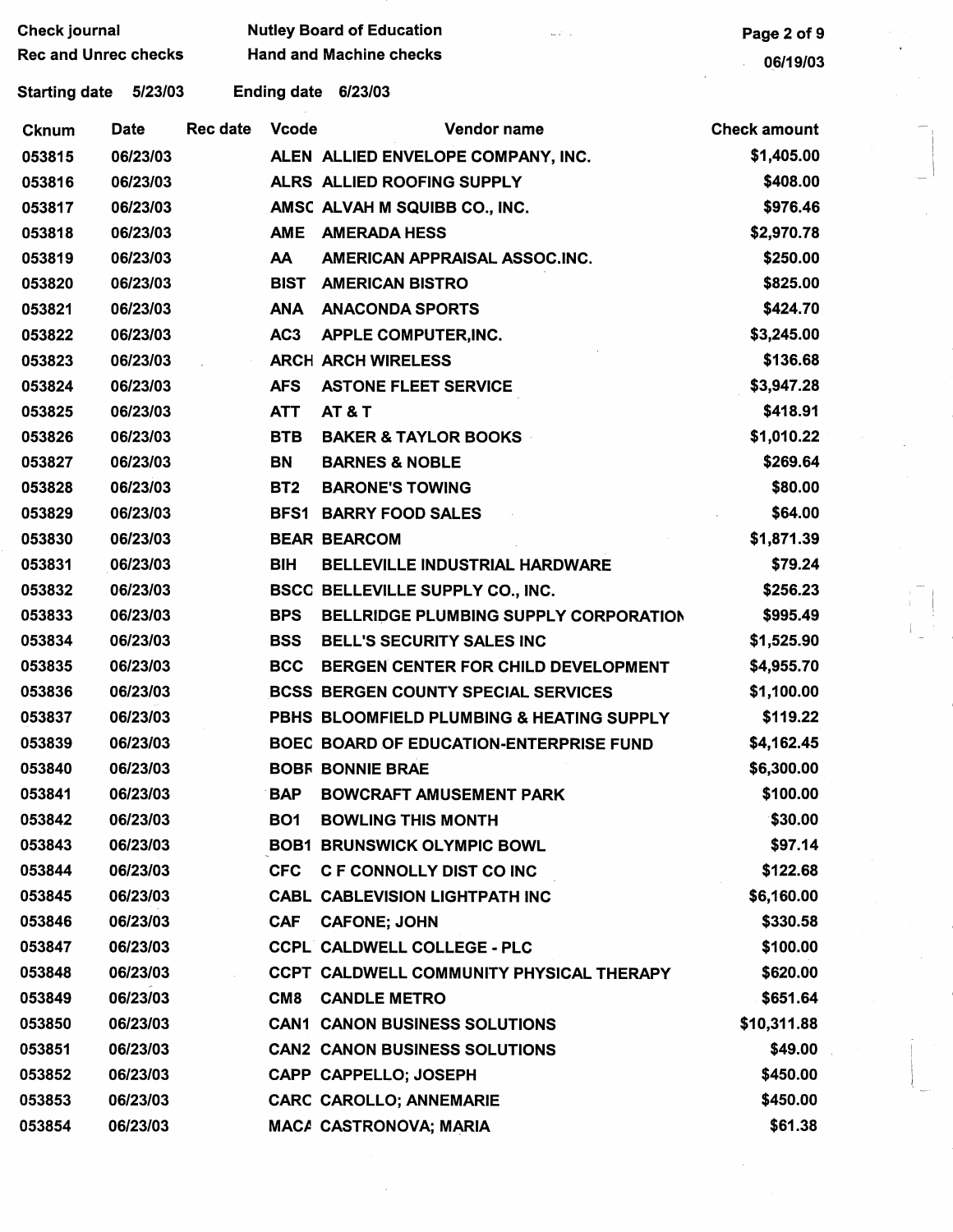| <b>Check journal</b> |             |                 |                                | <b>Nutley Board of Education</b><br>الوارد الكاسد | Page 3 of 9         |  |
|----------------------|-------------|-----------------|--------------------------------|---------------------------------------------------|---------------------|--|
| Rec and Unrec checks |             |                 | <b>Hand and Machine checks</b> |                                                   |                     |  |
| <b>Starting date</b> | 5/23/03     |                 |                                | Ending date 6/23/03                               | 06/19/03            |  |
| <b>Cknum</b>         | Date        | <b>Rec date</b> | <b>Vcode</b>                   | Vendor name                                       | <b>Check amount</b> |  |
| 053855               | 06/23/03    |                 |                                | CCH1 CCH, INC.                                    | \$87.00             |  |
| 053856               | $-06/23/03$ |                 | <b>CPC</b>                     | <b>CENTRAL-LEWMAR PAPER</b>                       | \$225.00            |  |
| 053857               | 06/23/03    |                 |                                | <b>CPC2 CEREBRAL PALSY CENTER</b>                 | \$4,607.69          |  |
| 053858               | 06/23/03    |                 |                                | CPNJ CEREBRAL PALSY OF NORTH JERSEY               | \$22,945.08         |  |
| 053859               | 06/23/03    |                 | C <sub>12</sub>                | <b>CHILDRENS INSTITUTE</b>                        | \$14,175.00         |  |
| 053860               | 06/23/03    |                 | <b>CIT</b>                     | CIT TECHNOLOGY FINANCIAL SERVICES, INC.           | \$232.00            |  |
| 053861               | 06/23/03    |                 | <b>JEC1</b>                    | <b>CITARELLA; JENNIFER</b>                        | \$900.00            |  |
| 053862               | 06/23/03    |                 |                                | CSCI CITY SUPPLY CO., INC.                        | \$3,673.51          |  |
| 053863               | 06/23/03    |                 |                                | <b>CLOT CLOTILDE INC</b>                          | \$143.48            |  |
| 053864               | 06/23/03    |                 | CU                             | <b>COACH USA</b>                                  | \$3,785.00          |  |
| 053865               | 06/23/03    |                 |                                | CCBC COCA COLA BOTTLING CO OF NEW YORK INC.       | \$3,809.35          |  |
| 053866               | 06/23/03    |                 | <b>DOC</b>                     | <b>COCCO; DONNA</b>                               | \$450.00            |  |
| 053867               | 06/23/03    |                 | <b>COL</b>                     | <b>COLANERI BROS.</b>                             | \$45.00             |  |
| 053868               | 06/23/03    |                 | <b>CSI</b>                     | <b>COMPUTER SOLUTIONS INC</b>                     | \$30.00             |  |
| 053869               | 06/23/03    |                 |                                | <b>CMC5 CONCENTRA MEDICAL CENTERS</b>             | \$110.00            |  |
| 053870               | 06/23/03    |                 | CC4                            | <b>COOKIE CUPBOARD</b>                            | \$173.00            |  |
| 053871               | 06/23/03    |                 | CK                             | <b>CREATIVE KIDS</b>                              | \$19.95             |  |
| 053872               | 06/23/03    |                 |                                | CTB1 CTB MCGRAW HILL ORDER PROCESSING             | \$26,160.05         |  |
| 053873               | 06/23/03    |                 | LG1                            | <b>CUMMINGS; LINNETTE</b>                         | \$122.90            |  |
| 053874               | 06/23/03    |                 |                                | <b>MICU CUNDARI; MICHAEL</b>                      | \$450.00            |  |
| 053875               | 06/23/03    |                 |                                | <b>DINN DAYS INN</b>                              | \$713.00            |  |
| 053876               | 06/23/03    |                 | <b>DEL</b>                     | DELL MARKETING, L.P.                              | \$384.00            |  |
| 053877               | 06/23/03    |                 | DM1                            | <b>DEMCO INC.</b>                                 | \$328.35            |  |
| 053878               | 06/23/03    |                 | DD5                            | <b>DEROSA; DIANNE</b>                             | \$63.99             |  |
| 053879               | 06/23/03    |                 | MD3                            | <b>DIVINS; MARIA</b>                              | \$676.00            |  |
| 053880               | 06/23/03    |                 |                                | DDDC DOUGLASS DEVELOPMENT DISABILITIES CNTR       | \$7,900.56          |  |
| 053881               | 06/23/03    |                 | <b>MD</b>                      | <b>DOWSE; MARYLOU</b>                             | \$257.50            |  |
| 053882               | 06/23/03    |                 |                                | EFRC EDUCATION FUNDING RESEARCH COUNCIL           | \$227.00            |  |
| 053883               | 06/23/03    |                 | DE <sub>1</sub>                | <b>ELLIS; DONNA</b>                               | \$89.64             |  |
| 053884               | 06/23/03    |                 | EA                             | <b>ENERGY FOR AMERICA</b>                         | \$4,977.00          |  |
| 053885               | 06/23/03    |                 |                                | EPLU EPLUS TECHNOLOGIES, INC.                     | \$115.00            |  |
| 053886               | 06/23/03    |                 | <b>ESC</b>                     | <b>ESSEX COUNTY BOARD OF ELECTIONS</b>            | \$6,912.33          |  |
| 053887               | 06/23/03    |                 |                                | <b>ECES ESSEX COUNTY EDUCATIONAL SERVICES</b>     | \$24,990.76         |  |
| 053888               | 06/23/03    |                 |                                | ECVS ESSEX COUNTY VOCATIONAL SCHOOLS              | \$2,280.00          |  |
| 053889               | 06/23/03    |                 | <b>EHS</b>                     | <b>ESSEX HIGH SCHOOL</b>                          | \$5,264.40          |  |
| 053890               | 06/23/03    |                 |                                | <b>ECS1 EXECUTIVE COFFEE SERVICE INC.</b>         | \$18.00             |  |
| $-053891$            | 06/23/03    |                 | <b>EYE</b>                     | <b>EYE ON EDUCATION</b>                           | \$35.95             |  |
| 053892               | 06/23/03    |                 | WF1                            | <b>FARKAS; WILLIAM</b>                            | \$410.37            |  |
| 053893               | 06/23/03    |                 | <b>FIC</b>                     | FESTIVAL ICE CREAM                                | \$292.77            |  |
|                      |             |                 |                                |                                                   |                     |  |

-----·----------------- ---- ---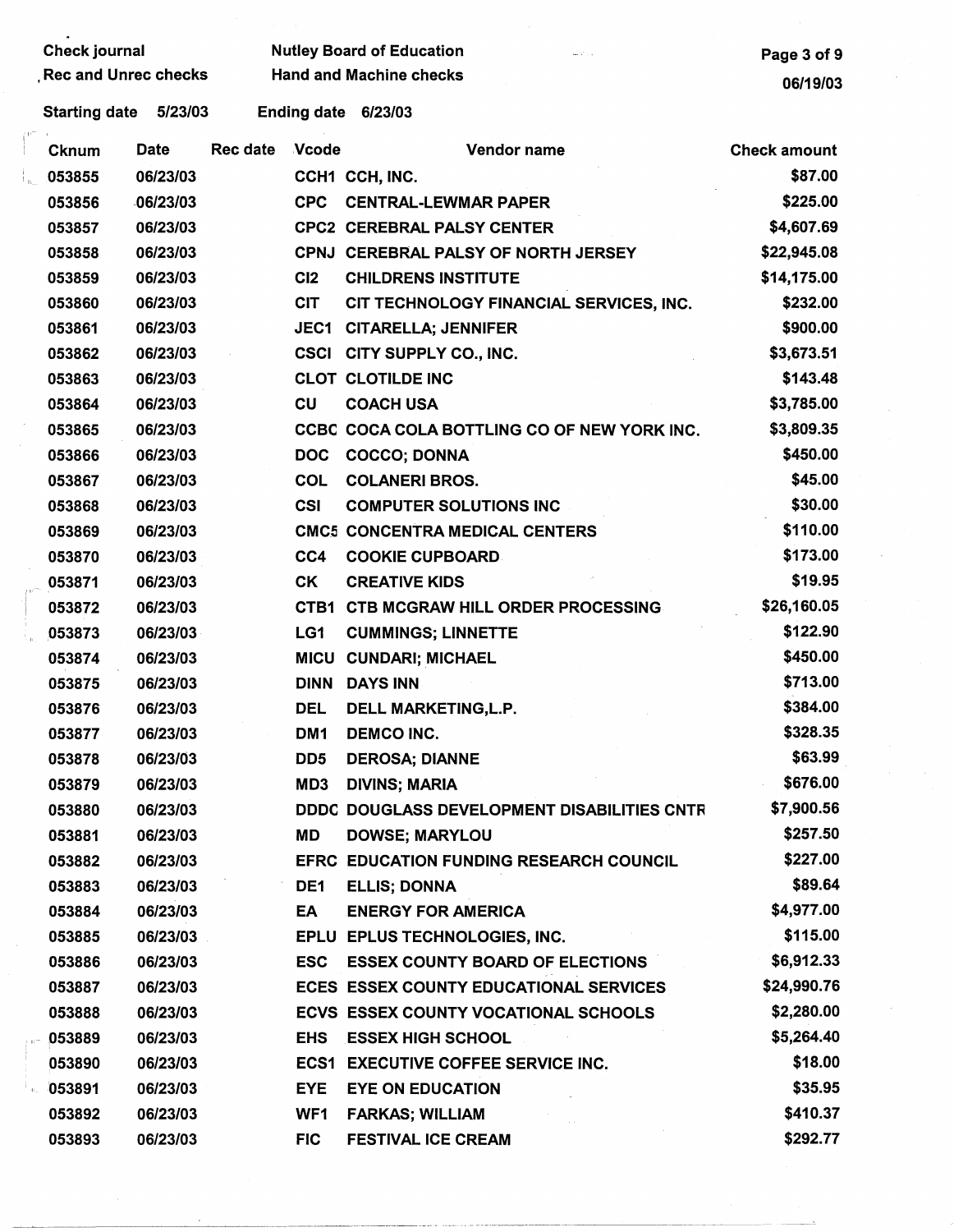| <b>Check journal</b><br><b>Rec and Unrec checks</b> |          |                 |                    | <b>Nutley Board of Education</b><br><b>Hand and Machine checks</b> | Page 4 of 9         |  |
|-----------------------------------------------------|----------|-----------------|--------------------|--------------------------------------------------------------------|---------------------|--|
|                                                     |          |                 |                    |                                                                    | 06/19/03            |  |
| <b>Starting date</b>                                | 5/23/03  |                 | <b>Ending date</b> | 6/23/03                                                            |                     |  |
| <b>Cknum</b>                                        | Date     | <b>Rec date</b> | <b>Vcode</b>       | Vendor name                                                        | <b>Check amount</b> |  |
| 053894                                              | 06/23/03 |                 | KF                 | <b>FLANNERY; KATHERINE</b>                                         | \$450.00            |  |
| 053895                                              | 06/23/03 |                 | <b>FOG</b>         | <b>FOGARTY &amp; HARA, ESQS.</b>                                   | \$1,360.50          |  |
| 053896                                              | 06/23/03 |                 | <b>FCC</b>         | <b>FRANKLIN CENTRAL COMMUNICATIONS</b>                             | \$1,259.00          |  |
| 053897                                              | 06/23/03 |                 | FFC1               | <b>FRANKLIN FOOD COURT</b>                                         | \$775.00            |  |
| 053898                                              | 06/23/03 |                 | AF <sub>3</sub>    | <b>FRANNICOLA; ANGELO</b>                                          | \$163.54            |  |
| 053899                                              | 06/23/03 |                 |                    | GALL GALLINA MD; DAVID J                                           | \$325.00            |  |
| 053900                                              | 06/23/03 |                 |                    | <b>GEC4 GE CAPITAL</b>                                             | \$96.25             |  |
| 053901                                              | 06/23/03 |                 |                    | <b>GEPC GE POLYMERSHAPES</b>                                       | \$1,787.12          |  |
| 053902                                              | 06/23/03 |                 | JG1                | <b>GLATZER; JOYCE</b>                                              | \$700.00            |  |
| 053903                                              | 06/23/03 |                 |                    | <b>GRAN GRAINGER INC.</b>                                          | \$1,167.57          |  |
| 053904                                              | 06/23/03 |                 |                    | EDGR GREENBLATT, PHD; EDWARD                                       | \$170.00            |  |
| 053905                                              | 06/23/03 |                 |                    | HTCR HI-TECH CASH REGISTER & COMPUTER                              | \$10.49             |  |
| 053906                                              | 06/23/03 |                 | <b>HR</b>          | <b>HODGES RENTALS</b>                                              | \$412.50            |  |
| 053907                                              | 06/23/03 |                 | HS                 | <b>HOLMSTEAD SCHOOL</b>                                            | \$8,228.57          |  |
| 053908                                              | 06/23/03 |                 | <b>HDC</b>         | <b>HOME DEPOT COMM.ACCT.</b>                                       | \$774.62            |  |
| 053909                                              | 06/23/03 |                 | <b>HMC</b>         | <b>HOUGHTON MIFFLIN CO.</b>                                        | \$523.83            |  |
| 053910                                              | 06/23/03 |                 | <b>ILT</b>         | <b>IL TULIPANO</b>                                                 | \$2,000.00          |  |
| 053911                                              | 06/23/03 |                 | <b>PIT</b>         | <b>IMAGISTICS INTERNATIONAL INC.</b>                               | \$168.90            |  |
| 053912                                              | 06/23/03 |                 | IMM1               | <b>IMMEDICENTER</b>                                                | \$636.00            |  |
| 053913                                              | 06/23/03 |                 | <b>IOE</b>         | <b>IMPERIAL OFFICE EQUIPMENT</b>                                   | \$80.00             |  |
| 053914                                              | 06/23/03 |                 | INC1               | <b>INTERACTIVE CONFERENCES</b>                                     | \$188.00            |  |
| 053915                                              | 06/23/03 |                 | <b>JJSF</b>        | <b>J &amp; J SNACK FOODS CORP.</b>                                 | \$1,136.25          |  |
| 053916                                              | 06/23/03 |                 | <b>JAS</b>         | <b>J A SEXAUER</b>                                                 | \$886.50            |  |
| 053917                                              | 06/23/03 |                 | <b>JRV</b>         | J.R. VACCARO, INC.                                                 | \$118.00            |  |
| 053918                                              | 06/23/03 |                 | JE                 | JERSEY ELEVATOR CO. INC.                                           | \$225.07            |  |
| 053919                                              | 06/23/03 |                 | JT                 | JIMMY'S, INC.                                                      | \$2,615.00          |  |
| 053920                                              | 06/23/03 |                 | <b>JKE</b>         | <b>JOSEPH KARG ENTERPRISES</b>                                     | \$739.00            |  |
| 053921                                              | 06/23/03 |                 | <b>JRI</b>         | <b>JOSEPH RICCIARDI INC.</b>                                       | \$971.75            |  |
| 053922                                              | 06/23/03 |                 | JP1                | <b>JOSEPH'S PHOTOGRAPHERS</b>                                      | \$1,707.00          |  |
| 053923                                              | 06/23/03 |                 | KEL                | <b>KELLY BROTHERS</b>                                              | \$220.12            |  |
| 053924                                              | 06/23/03 |                 | <b>KEI</b>         | <b>KHOKNAR ENTERPRISES INC.</b>                                    | \$6,054.60          |  |
| 053925                                              | 06/23/03 |                 | <b>JAK</b>         | KOMMER; JUDITH A.                                                  | \$700.00            |  |
| 053926                                              | 06/23/03 |                 | <b>LLC</b>         | <b>LAKEVIEW LEARNING CENTER</b>                                    | \$2,339.50          |  |
| 053927                                              | 06/23/03 |                 |                    | LMC2 LANDIS MEAT CO.                                               | \$211.60            |  |
| 053928                                              | 06/23/03 |                 |                    | LASU LANDSCAPE SUPPLY, INC.                                        | \$1,004.50          |  |
| 053929                                              | 06/23/03 |                 | <b>LAX</b>         | <b>LAX SHOP</b>                                                    | \$5,739.60          |  |
| 053930                                              | 06/23/03 |                 | LS1                | <b>LEARNING SERVICES</b>                                           | \$98.95             |  |
| 053931                                              | 06/23/03 |                 |                    | LERC LERCH, VINCI & HIGGINS                                        | \$735.00            |  |
| 053932                                              | 06/23/03 |                 | <b>LFT</b>         | LITTLE FALLS TROPHY                                                | \$60.40             |  |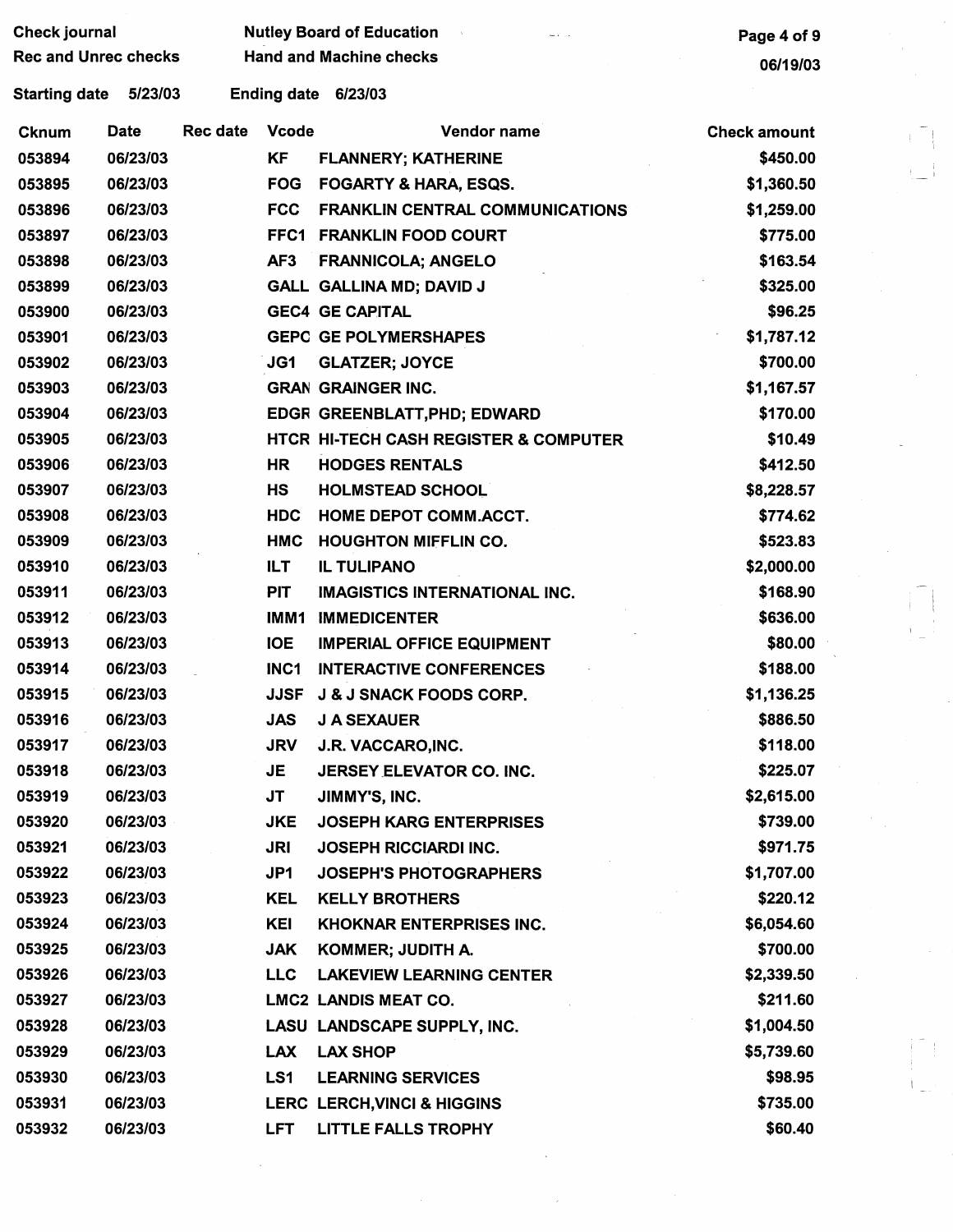| <b>Check journal</b>        |             |                 |                    | <b>Nutley Board of Education</b>                      | Page 5 of 9         |
|-----------------------------|-------------|-----------------|--------------------|-------------------------------------------------------|---------------------|
| <b>Rec and Unrec checks</b> |             |                 |                    | <b>Hand and Machine checks</b>                        | 06/19/03            |
| <b>Starting date</b>        | 5/23/03     |                 | <b>Ending date</b> | 6/23/03                                               |                     |
| Cknum                       | <b>Date</b> | <b>Rec date</b> | <b>Vcode</b>       | Vendor name                                           | <b>Check amount</b> |
| 053933                      | 06/23/03    |                 | LP4                | <b>LOMBARDI'S PRODUCE</b>                             | \$1,086.00          |
| 053934                      | 06/23/03    |                 | CL <sub>3</sub>    | <b>LORE; CARMEN</b>                                   | \$1,202.40          |
| 053935                      | 06/23/03    |                 | <b>LIFE</b>        | <b>LOVAAS INSTITUTE FOR EARLY INTERVENTION</b>        | \$10,367.50         |
| 053936                      | 06/23/03    |                 | <b>LRP</b>         | <b>LRP PUBLICATIONS</b>                               | \$49.75             |
| 053937                      | 06/23/03    |                 | <b>LUX</b>         | <b>LUXURY FLOORS</b>                                  | \$2,452.00          |
| 053938                      | 06/23/03    |                 | <b>MC</b>          | <b>MACK CAMERA</b>                                    | \$224.00            |
| 053939                      | 06/23/03    |                 |                    | <b>MALL MALLEN; JAMES</b>                             | \$658.60            |
| 053940                      | 06/23/03    |                 |                    | <b>LEMA MARTIN; LEANN</b>                             | \$450.00            |
| 053941                      | 06/23/03    |                 | JMA                | <b>MAURO; JAMES</b>                                   | \$126.00            |
| 053942                      | 06/23/03    |                 |                    | NMC1 MCDONALD; NANCY                                  | \$360.00            |
| 053943                      | 06/23/03    |                 |                    | HMCC MCGOVERN; HEATHER                                | \$1,350.00          |
| 053944                      | 06/23/03    |                 |                    | MHP1 MCGRAW-HILL COMPANIES                            | \$7,446.04          |
| 053945                      | 06/23/03    |                 | MS3                | <b>MEDICINE SHOPPE</b>                                | \$630.00            |
| 053946                      | 06/23/03    |                 | <b>MOE</b>         | <b>MEN OF ESSEX</b>                                   | \$250.00            |
| 053947                      | 06/23/03    |                 |                    | <b>MPC3 METROGRAPHICS PRINTING &amp; COMPUTER SER</b> | \$3,529.30          |
| 053948                      | 06/23/03    |                 | MS1                | <b>MILTON SCHOOL</b>                                  | \$1,662.36          |
| 053949                      | 06/23/03    |                 | <b>MINU</b>        | <b>MINUTEMAN SERVICE CO.</b>                          | \$653.50            |
| 053950                      | 06/23/03    |                 | <b>MPS</b>         | <b>MONTCLAIR BOARD OF EDUCATION</b>                   | \$100.00            |
| 053951                      | 06/23/03    |                 |                    | <b>MSU1 MONTCLAIR STATE UNIVERSITY</b>                | \$10,395.00         |
| 053952                      | 06/23/03    |                 |                    | MUJC MORRIS UNION JOINTURE COMMISSION                 | \$312.90            |
| 053953                      | 06/23/03    |                 | MS <sub>2</sub>    | <b>MUSIC SHOP</b>                                     | \$2,713.95          |
| 053954                      | 06/23/03    |                 | MS6                | <b>MUSIC SHOP</b>                                     | \$382.00            |
| 053955                      | 06/23/03    |                 |                    | NBBC NARDONE BROTHERS BAKING COMPANY                  | \$89.00             |
| 053956                      | 06/23/03    |                 | FN1                | <b>NARDONE; FLORENCE</b>                              | \$2,992.50          |
| 053957                      | 06/23/03    |                 |                    | NAPT NATIONAL ASSN FOR PUPIL TRANSPORTATION           | \$75.00             |
| 053958                      | 06/23/03    |                 | <b>NBC</b>         | <b>NBC AUTO PARTS</b>                                 | \$4.45              |
| 053959                      | 06/23/03    |                 |                    | <b>JCSC NEW JERSEY CITY UNIVERSITY</b>                | \$65.00             |
| 053960                      | 06/23/03    |                 |                    | NJDA NEW JERSEY DEPARTMENT OF AGRICULTURE             | \$100.05            |
| 053961                      | 06/23/03    |                 |                    | <b>NJML NEW JERSEY MATHEMATICS LEAGUE</b>             | \$75.00             |
| 053962                      | 06/23/03    |                 | <b>NYB</b>         | NEW YORK BLACKBOARD OF NJ INC.                        | \$1,080.00          |
| 053963                      | 06/23/03    |                 | <b>NAC</b>         | <b>NEWARK ASPHALT</b>                                 | \$286.30            |
| 053964                      | 06/23/03    |                 | <b>NL</b>          | <b>NEWARK LIGHT CO.</b>                               | \$557.03            |
| 053965                      | 06/23/03    |                 | <b>NRT</b>         | <b>NEWARK REFRIGERATED TRUCKING</b>                   | \$111.00            |
| 053966                      | 06/23/03    |                 | NFC1 NFCA          |                                                       | \$175.00            |
| $-053967$                   | 06/23/03    |                 | <b>SN</b>          | <b>NICASTRO; SUSAN</b>                                | \$864.00            |
| 053968                      | 06/23/03    |                 |                    | <b>NJSB NJSBA</b>                                     | \$95.00             |
| 053969                      | 06/23/03    |                 |                    | <b>NJSI NJSIAA</b>                                    | \$40.00             |
| 053970                      | 06/23/03    |                 |                    | NJTE NJTESOL/NJBE,INC.                                | \$75.00             |
| 053971                      | 06/23/03    |                 |                    | NJTE NJTESOL-NJBE                                     | \$245.00            |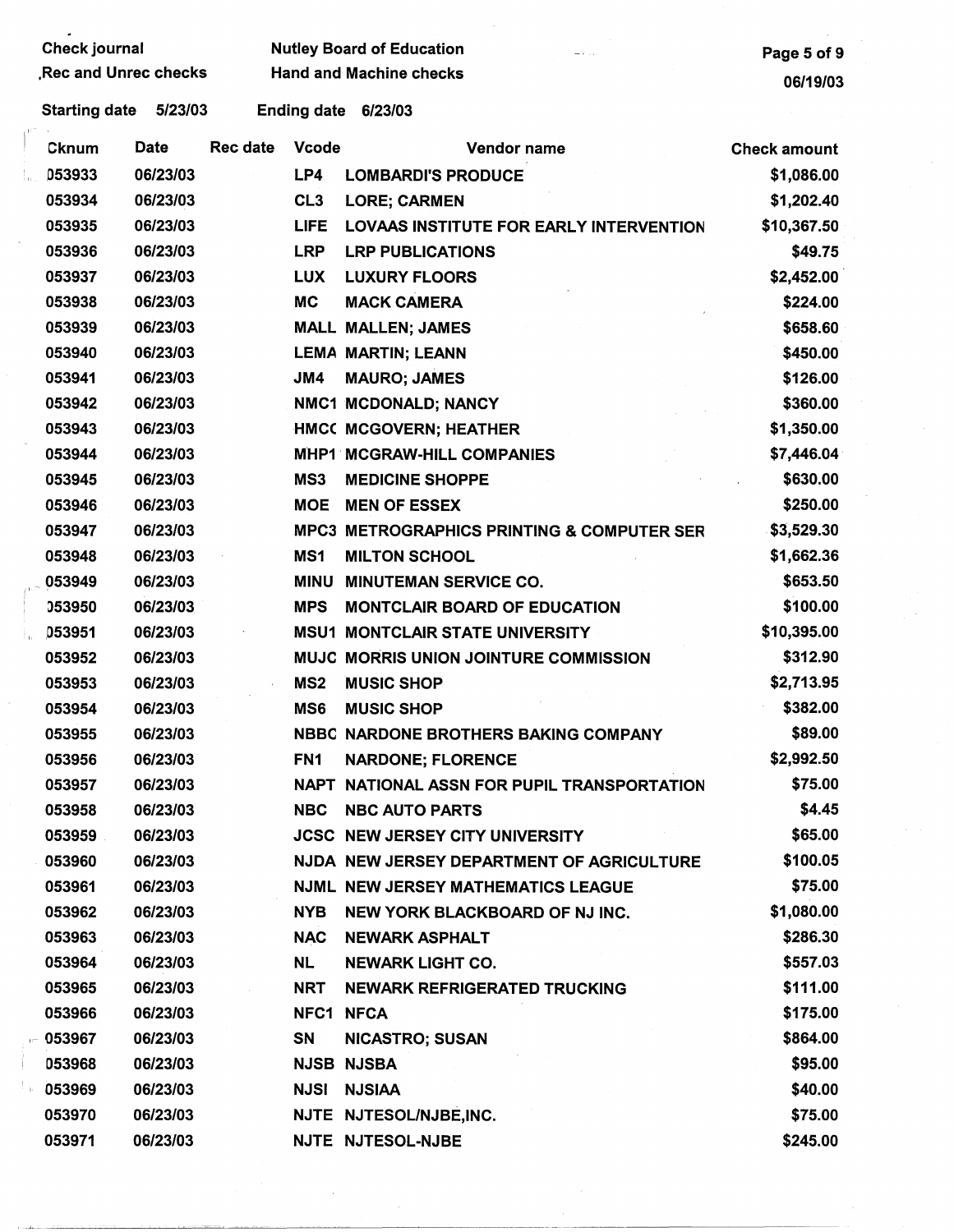| <b>Check journal</b>        |             |                 | <b>Nutley Board of Education</b> | Page 6 of 9                                       |                     |
|-----------------------------|-------------|-----------------|----------------------------------|---------------------------------------------------|---------------------|
| <b>Rec and Unrec checks</b> |             |                 | <b>Hand and Machine checks</b>   | 06/19/03                                          |                     |
| <b>Starting date</b>        | 5/23/03     |                 |                                  | Ending date 6/23/03                               |                     |
| <b>Cknum</b>                | <b>Date</b> | <b>Rec date</b> | <b>Vcode</b>                     | Vendor name                                       | <b>Check amount</b> |
| 053972                      | 06/23/03    |                 |                                  | <b>NBOE NUTLEY BOARD OF EDUCATION</b>             | \$211.95            |
| 053973                      | 06/23/03    |                 | NC <sub>1</sub>                  | <b>NUTLEY CAMERA</b>                              | \$56.00             |
| 053974                      | 06/23/03    |                 | <b>NHC</b>                       | <b>NUTLEY HEATING &amp; COOLING SUPPLY CO.</b>    | \$36.60             |
| 053975                      | 06/23/03    |                 | <b>NSR</b>                       | <b>NUTLEY SHOP-RITE, INC.</b>                     | \$1,756.43          |
| 053976                      | 06/23/03    |                 |                                  | OTC1 OCCUPATIONAL THERAPY CONSULTANTS, INC.       | \$325.00            |
| 053977                      | 06/23/03    |                 |                                  | ONE1 ONE-800-DRY CLEAN                            | \$313.50            |
| 053978                      | 06/23/03    |                 |                                  | CIPA PALLEY; CINDY                                | \$2,225.00          |
| 053979                      | 06/23/03    |                 | PS1                              | <b>PALOS SPORTS, INC</b>                          | \$201.15            |
| 053980                      | 06/23/03    |                 | <b>PCSL</b>                      | <b>PANASONIC COMMUNICATIONS &amp; SYS LEASE A</b> | \$1,075.68          |
| 053981                      | 06/23/03    |                 | PDI                              | <b>PANASONIC DOCUMENT IMAGING</b>                 | \$138.82            |
| 053982                      | 06/23/03    |                 | <b>PKP</b>                       | <b>PATEL MD; POORVI K</b>                         | \$300.00            |
| 053983                      | 06/23/03    |                 | PE3                              | <b>PEARSON EDUCATION</b>                          | \$1,014.81          |
| 053984                      | 06/23/03    |                 | PEA1                             | <b>PEARSON EDUCATION</b>                          | \$434.36            |
| 053985                      | 06/23/03    |                 | <b>PBG</b>                       | PECHTER'S BAKING GROUP, LLC.                      | \$412.35            |
| 053986                      | 06/23/03    |                 | PW <sub>3</sub>                  | <b>PEDIATRIC WORKSHOP</b>                         | \$200.00            |
| 053987                      | 06/23/03    |                 | <b>PTF</b>                       | PERSONAL TOUCH FLORIST                            | \$200.00            |
| 053988                      | 06/23/03    |                 | PD4                              | PETE'S DELI                                       | \$591.54            |
| 053989                      | 06/23/03    |                 | <b>PB</b>                        | PITNEY BOWES INC.                                 | \$210.00            |
| 053990                      | 06/23/03    |                 | PC <sub>3</sub>                  | PRESIDENT'S CHALLENGE                             | \$261.90            |
| 053991                      | 06/23/03    |                 | RP <sub>5</sub>                  | <b>PRESUTO; ROBERT</b>                            | \$900.00            |
| 053992                      | 06/23/03    |                 | PT                               | <b>PRINTING TECHNIQUES</b>                        | \$582.50            |
| 053993                      | 06/23/03    |                 | PE                               | <b>PRO-ED</b>                                     | \$159.50            |
| 053994                      | 06/23/03    |                 | <b>PRO</b>                       | <b>PROMEDIA</b>                                   | \$45.00             |
| 053995                      | 06/23/03    |                 | <b>PSE</b>                       | PUBLIC SERVICE ELECTRIC & GAS CO.                 | \$21,354.40         |
| 053996                      | 06/23/03    |                 |                                  | <b>RAD1 RADIO SHACK</b>                           | \$41.99             |
| 053997                      | 06/23/03    |                 | <b>RCR</b>                       | <b>RED CHIMNEY RESTAURANT</b>                     | \$233.53            |
| 053998                      | 06/23/03    |                 |                                  | RSSC REGAL STAMP & SIGN CO., INC.                 | \$105.00            |
| 053999                      | 06/23/03    |                 | <b>RBC</b>                       | <b>REGENT BOOK COMPANY</b>                        | \$3,814.42          |
| 054000                      | 06/23/03    |                 | <b>RAS</b>                       | <b>RENAISSANCE ART STUDIO</b>                     | \$100.00            |
| 054001                      | 06/23/03    |                 | <b>RF</b>                        | <b>RICHARDS FLORIST</b>                           | \$112.00            |
| 054002                      | 06/23/03    |                 | <b>RRS</b>                       | RICKARD REHABILITATION SERVICES, INC.             | \$336.00            |
| 054003                      | 06/23/03    |                 | <b>RICH</b>                      | <b>RICOH CORP.</b>                                | \$253.50            |
| 054004                      | 06/23/03    |                 |                                  | RBOE RIDGEFIELD BOARD OF EDUCATION                | \$1,045.00          |
| 054005                      | 06/23/03    |                 | RB <sub>6</sub>                  | <b>RITACCO BRO'S</b>                              | \$2,755.50          |
| 054006                      | 06/23/03    |                 | RR <sub>2</sub>                  | <b>RIZZUTO; ROSANN</b>                            | \$450.00            |
| 054007                      | 06/23/03    |                 | <b>RGA</b>                       | <b>RULLO &amp; GLEESON ASSOCIATES, INC.</b>       | \$4,900.00          |
| 054008                      | 06/23/03    |                 |                                  | RSU3 RUTGERS, STATE UNIVERSITY                    | \$35.00             |
| 054009                      | 06/23/03    |                 | <b>SAP</b>                       | <b>SALLY'S AUTO PARTS INC.</b>                    | \$100.36            |
| 054010                      | 06/23/03    |                 | SA <sub>2</sub>                  | <b>SCHOLASTIC AWARDS</b>                          | \$832.50            |

 $\begin{aligned} \mathbf{E}^{(1)}_{\text{max}} \\ \mathbf{E}^{(2)}_{\text{max}} \end{aligned}$ 

 $\label{eq:2} \frac{1}{\sqrt{2}}\int_{0}^{\infty}\frac{1}{\sqrt{2}}\left(\frac{1}{\sqrt{2}}\right)^{2}d\theta\,d\theta.$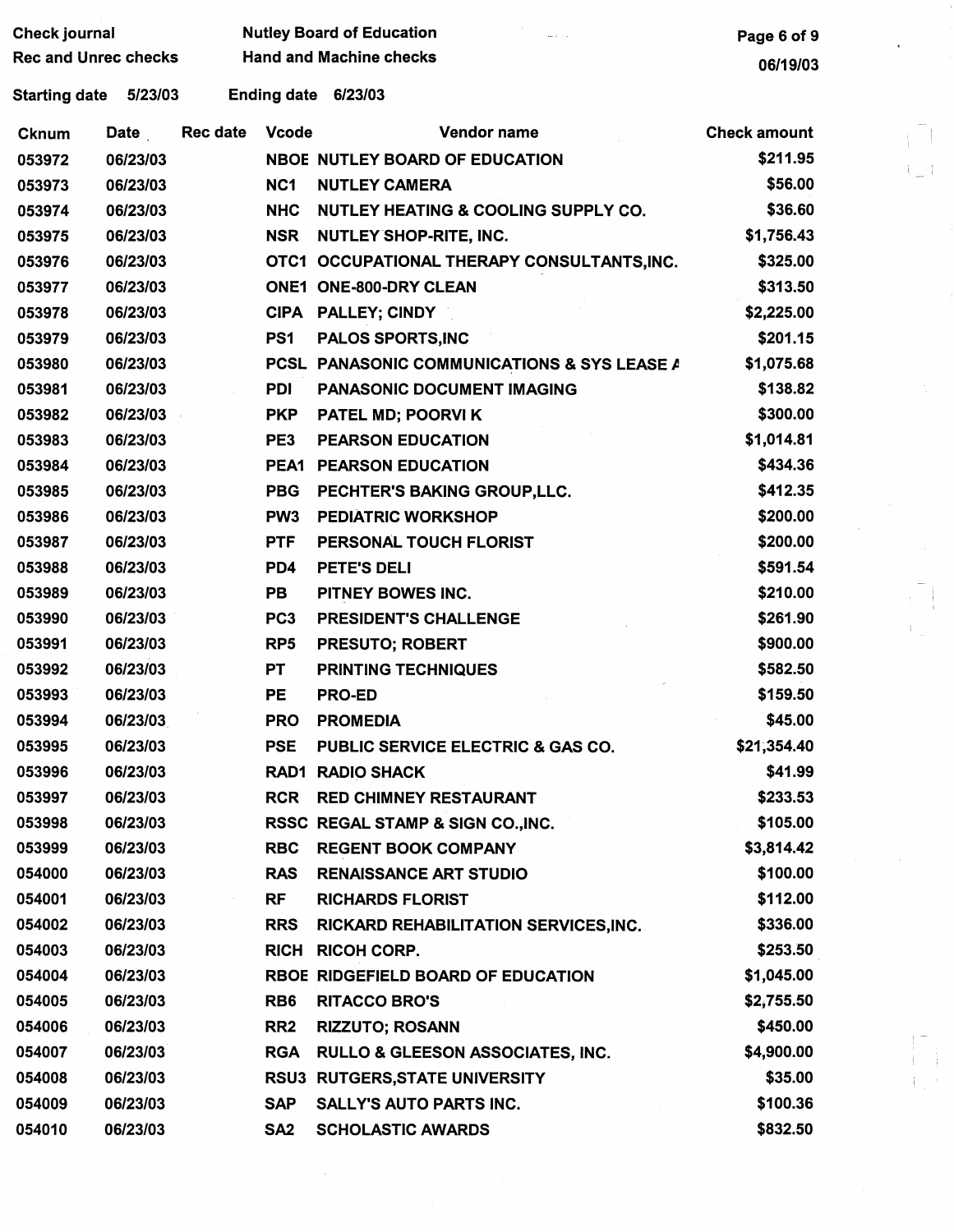| <b>Check journal</b><br>Rec and Unrec checks |                      |                                | <b>Nutley Board of Education</b> | Page 7 of 9        |                                                |                     |
|----------------------------------------------|----------------------|--------------------------------|----------------------------------|--------------------|------------------------------------------------|---------------------|
|                                              |                      | <b>Hand and Machine checks</b> | 06/19/03                         |                    |                                                |                     |
|                                              | <b>Starting date</b> | 5/23/03                        |                                  | <b>Ending date</b> | 6/23/03                                        |                     |
|                                              | <b>Cknum</b>         | Date                           | <b>Rec date</b>                  | <b>Vcode</b>       | Vendor name                                    | <b>Check amount</b> |
|                                              | 054011               | 06/23/03                       |                                  | S                  | <b>SCHOLASTIC MAGAZINES</b>                    | \$145.80            |
|                                              | 054012               | 06/23/03                       |                                  | <b>SPC</b>         | <b>SCHOOL SPECIALTIES CO.</b>                  | \$6.44              |
|                                              | 054013               | 06/23/03                       |                                  | <b>SPC</b>         | <b>SCHOOL SPECIALTY INC</b>                    | \$534.43            |
|                                              | 054014               | 06/23/03                       |                                  | KS                 | <b>SERAFINO; KATHLEEN</b>                      | \$1,661.08          |
|                                              | 054015               | 06/23/03                       |                                  |                    | <b>SETO SETON</b>                              | \$761.51            |
|                                              | 054016               | 06/23/03                       |                                  |                    | <b>SHS1 SHEPARD ACADEMY</b>                    | \$2,720.48          |
|                                              | 054017               | 06/23/03                       |                                  | <b>SPCI</b>        | SIMPLICITY PATTERN COMPANY INC                 | \$5.45              |
|                                              | 054018               | 06/23/03                       |                                  | SM <sub>12</sub>   | <b>SMILEMAKERS</b>                             | \$26.75             |
|                                              | 054019               | 06/23/03                       |                                  | <b>GNK</b>         | <b>SNACKS &amp; MORE, L.L.C.</b>               | \$2,405.60          |
|                                              | 054020               | 06/23/03                       |                                  | <b>SPT</b>         | <b>SPORTIME</b>                                | \$123.26            |
|                                              | 054021               | 06/23/03                       |                                  |                    | SPC1 STANDARD PENNANT COMPANY                  | \$646.17            |
|                                              | 054022               | 06/23/03                       |                                  |                    | <b>STBU STAPLES BUSINESS ADVANTAGE</b>         | \$752.92            |
|                                              | 054023               | 06/23/03                       |                                  | AS <sub>3</sub>    | <b>STARACE; ANNE</b>                           | \$87.48             |
|                                              | 054024               | 06/23/03                       |                                  | <b>SLS</b>         | <b>STEVENSON LEARNING SKILLS</b>               | \$513.04            |
|                                              | 054025               | 06/23/03                       |                                  | SI5                | <b>STEWART INDUSTRIES</b>                      | \$853.03            |
|                                              | 054026               | 06/23/03                       |                                  | SC <sub>2</sub>    | <b>SUNBURST COMMUNICATIONS</b>                 | \$395.79            |
|                                              | 054027               | 06/23/03                       |                                  |                    | <b>SCRC SUSSEX COUNTY REGIONAL COOPERATIVE</b> | \$15,852.42         |
|                                              | 054028               | 06/23/03                       |                                  | <b>SVE</b>         | <b>SVE &amp; CHURCHILL MEDIA</b>               | \$477.92            |
|                                              | 054029               | 06/23/03                       |                                  | JT1                | <b>TAGLIARENI; JOSEPH</b>                      | \$67.40             |
|                                              | 054030               | 06/23/03                       |                                  | <b>TASA TASA</b>   |                                                | \$786.56            |
|                                              | 054031               | 06/23/03                       |                                  | ΤI                 | <b>TEACHING INC</b>                            | \$541.65            |
|                                              | 054032               | 06/23/03                       |                                  | <b>TKM</b>         | TED KOWALS MARINE, LLC                         | \$672.34            |
|                                              | 054033               | 06/23/03                       |                                  |                    | TENE TENER; JEFFREY                            | \$1,770.00          |
|                                              | 054034               | 06/23/03                       |                                  | <b>TCI</b>         | <b>TERRE COMPANY INC</b>                       | \$72.75             |
|                                              | 054035               | 06/23/03                       |                                  | <b>FNS</b>         | THE FEDERAL NEWS SERVICES, INC                 | \$314.00            |
|                                              | 054036               | 06/23/03                       |                                  |                    | <b>SPGA THE FUNPLEX</b>                        | \$50.00             |
|                                              | 054037               | 06/23/03                       |                                  | <b>TRS</b>         | THERAPEUTIC REHABILITATION SERVICES            | \$378.00            |
|                                              | 054038               | 06/23/03                       |                                  | <b>TILL</b>        | TILLEM; JACK D.                                | \$1,831.00          |
|                                              | 054039               | 06/23/03                       |                                  |                    | TCRS TIME CLOCK REPAIRS & SALES CO.            | \$120.05            |
|                                              | 054040               | 06/23/03                       |                                  |                    | <b>VOIC T-MOBILE</b>                           | \$1,197.50          |
|                                              | 054041               | 06/23/03                       |                                  | <b>TSP</b>         | TOM SNYDER PRODUCTIONS INC.                    | \$86.35             |
|                                              | 054042               | 06/23/03                       |                                  | TN                 | <b>TOWNSHIP OF NUTLEY</b>                      | \$1,741.25          |
|                                              | 054043               | 06/23/03                       |                                  | TS1                | TREASURER, STATE OF NEW JERSEY                 | \$627.00            |
|                                              | 054044               | 06/23/03                       |                                  | <b>WPT</b>         | <b>TREMCO</b>                                  | \$1,679.00          |
|                                              | 054045               | 06/23/03                       |                                  | TRI1               | <b>TRICO</b>                                   | \$1,655.84          |
|                                              | 054046               | 06/23/03                       |                                  | TRI <sub>2</sub>   | TRIO & CO. JEWELERS                            | \$1,402.50          |
| $\pm$                                        | 054047               | 06/23/03                       |                                  | <b>TDFI</b>        | TUSCAN/LEHIGH DAIRIES, L.P.                    | \$4,405.09          |
|                                              | 054048               | 06/23/03                       |                                  | <b>TRL</b>         | <b>TWO RIVERS LANDING</b>                      | \$50.00             |
|                                              | 054049               | 06/23/03                       |                                  | BA                 | <b>VERIZON</b>                                 | \$8,900.41          |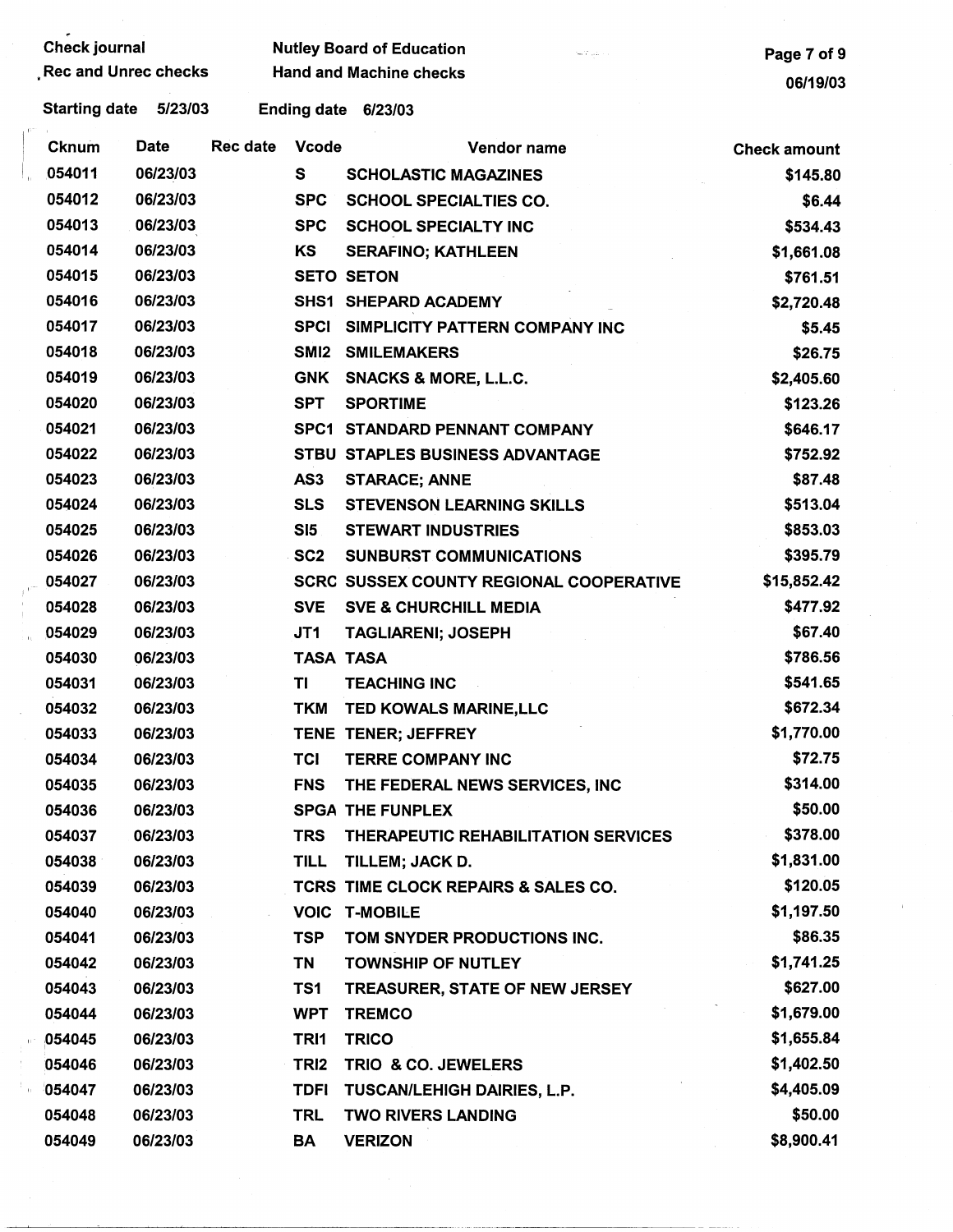| Check journal               |             |                 | <b>Nutley Board of Education</b><br>articles. | Page 8 of 9                                    |                     |  |  |
|-----------------------------|-------------|-----------------|-----------------------------------------------|------------------------------------------------|---------------------|--|--|
| <b>Rec and Unrec checks</b> |             |                 |                                               | <b>Hand and Machine checks</b>                 | 06/19/03            |  |  |
| <b>Starting date</b>        | 5/23/03     |                 |                                               | Ending date 6/23/03                            |                     |  |  |
| <b>Cknum</b>                | <b>Date</b> | <b>Rec date</b> | <b>Vcode</b>                                  | Vendor name                                    | <b>Check amount</b> |  |  |
| 054050                      | 06/23/03    |                 |                                               | <b>VBOE VERONA BOARD OF EDUCATION</b>          | \$6,238.20          |  |  |
| 054051                      | 06/23/03    |                 |                                               | <b>VUSA VESPOLI USA</b>                        | \$967.03            |  |  |
| 054052                      | 06/23/03    |                 | <b>VB</b>                                     | <b>VIOLA BROTHERS INC</b>                      | \$792.57            |  |  |
| 054053                      | 06/23/03    |                 | MV                                            | <b>VITERITTO; MICHAEL</b>                      | \$900.00            |  |  |
| 054054                      | 06/23/03    |                 |                                               | HOW/ WANG; HONG                                | \$5,542.50          |  |  |
| 054055                      | 06/23/03    |                 |                                               | WAST WASTE MANAGEMENT OF NJ, INC.              | \$3,124.46          |  |  |
| 054056                      | 06/23/03    |                 |                                               | WFFT WATERLOO FOUNDATION FOR THE ARTS, INC     | \$50.00             |  |  |
| 054057                      | 06/23/03    |                 |                                               | <b>WGC WELCO GASES CORPORATION</b>             | \$143.30            |  |  |
| 054058                      | 06/23/03    |                 |                                               | WELL WELLNESS & REHABILITATION SERVICES, INC.  | \$495.00            |  |  |
| 054059                      | 06/23/03    |                 |                                               | GTVA WELLS FARGO FINANCIAL LEASING, INC.       | \$128.80            |  |  |
| 054060                      | 06/23/03    |                 |                                               | <b>WTPC WESTERN TERMITE &amp; PEST CONTROL</b> | \$281.00            |  |  |
| 054061                      | 06/23/03    |                 |                                               | <b>WWC WILD WEST CITY</b>                      | \$50.00             |  |  |
| 054062                      | 06/23/03    |                 |                                               | <b>WGC' WILLOWBROOK GOLF CENTER</b>            | \$270.00            |  |  |
| 054063                      | 06/23/03    |                 | <b>WLT</b>                                    | <b>WILSON LANGUAGE TRAINING</b>                | \$225.00            |  |  |
| 054064                      | 06/23/03    |                 | WS8                                           | <b>WINDSOR LEARNING CENTER</b>                 | \$6,570.88          |  |  |
| 054065                      | 06/23/03    |                 | <b>WCI</b>                                    | <b>WOOD CORR INC</b>                           | \$450.00            |  |  |
| 054066                      | 06/23/03    |                 |                                               | <b>XER2 XEROX CORPORATION</b>                  | \$2,099.28          |  |  |
| 054067                      | 06/23/03    |                 |                                               | ALYA YACULLO; ALISON                           | \$450.00            |  |  |
| 054068                      | 06/23/03    |                 | <b>ZBC</b>                                    | <b>ZINICOLA BAKING COMPANY</b>                 | \$598.90            |  |  |

 $\label{eq:2} \frac{d\mathcal{L}}{d\mathcal{L}} = \frac{1}{2} \sum_{i=1}^n \frac{d\mathcal{L}}{d\mathcal{L}} \, \frac{d\mathcal{L}}{d\mathcal{L}} \, .$ 

 $\label{eq:2.1} \frac{1}{\sqrt{2}}\int_{\mathbb{R}^3} \frac{1}{\sqrt{2}}\left(\frac{1}{\sqrt{2}}\right)^2\frac{1}{\sqrt{2}}\left(\frac{1}{\sqrt{2}}\right)^2\frac{1}{\sqrt{2}}\left(\frac{1}{\sqrt{2}}\right)^2.$ 

 $\frac{1}{2} \frac{1}{2} \frac{1}{2} \frac{1}{2}$